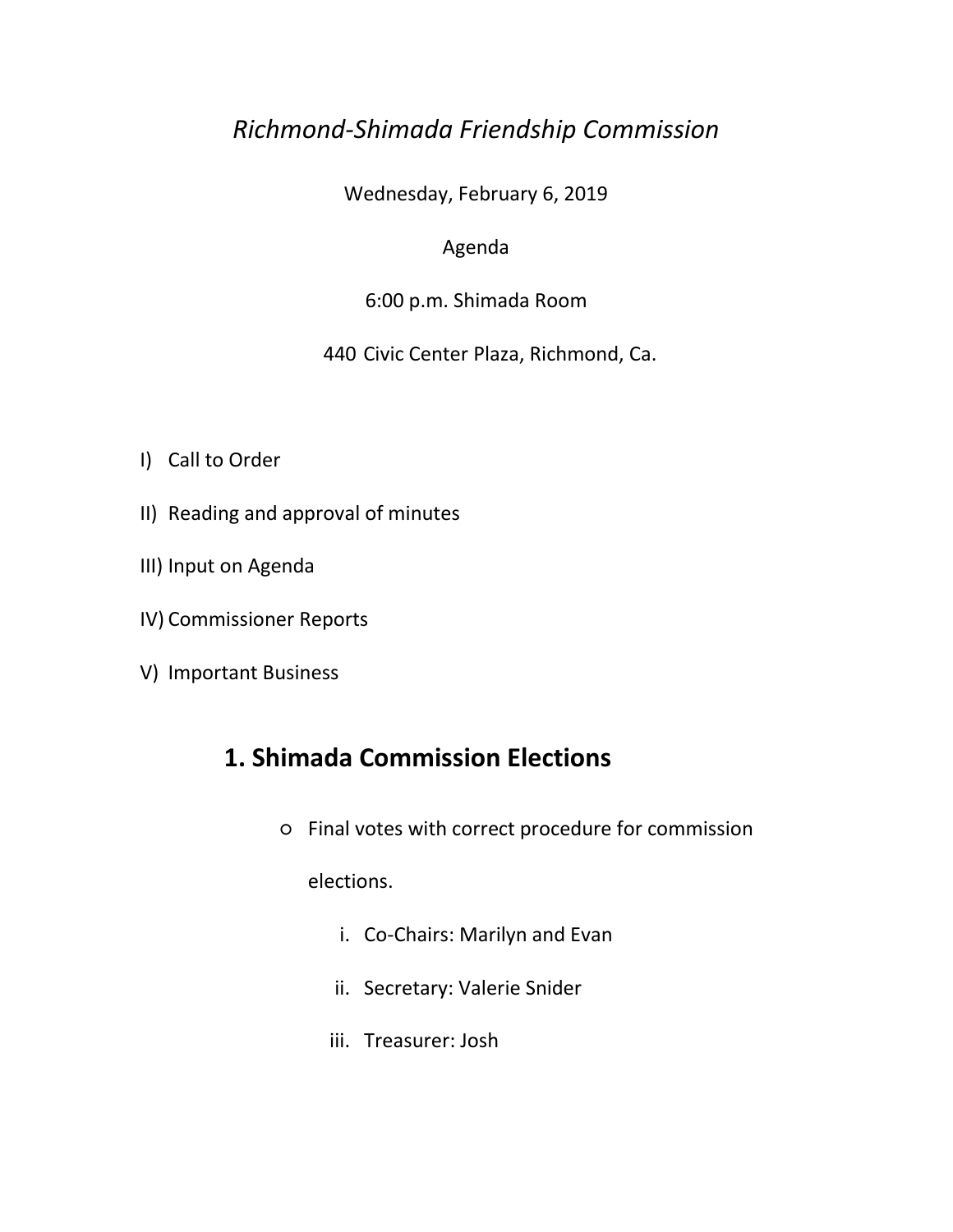#### **2. Quorum Rules Vote**

- Vote to reduce quorum to 3 people
- Vote with correct procedure

## **3. 2019 Summer Ambassador Interviews**

- Confirm the final choices.
	- i. Helen Chen
	- ii. Tuomas Rikansrud
	- iii. Daniel Pugeta
	- iv. William Kikuchi
	- v. **Backup:** Connie He

## **4. Teacher Ambassador Interviews**

- Screening them for the position.
- 6:30 Angela Anthony
- 7:00 Loveleen Bamra

## **5. Japanese Student visit in March**

○ Three Host Families confirmed.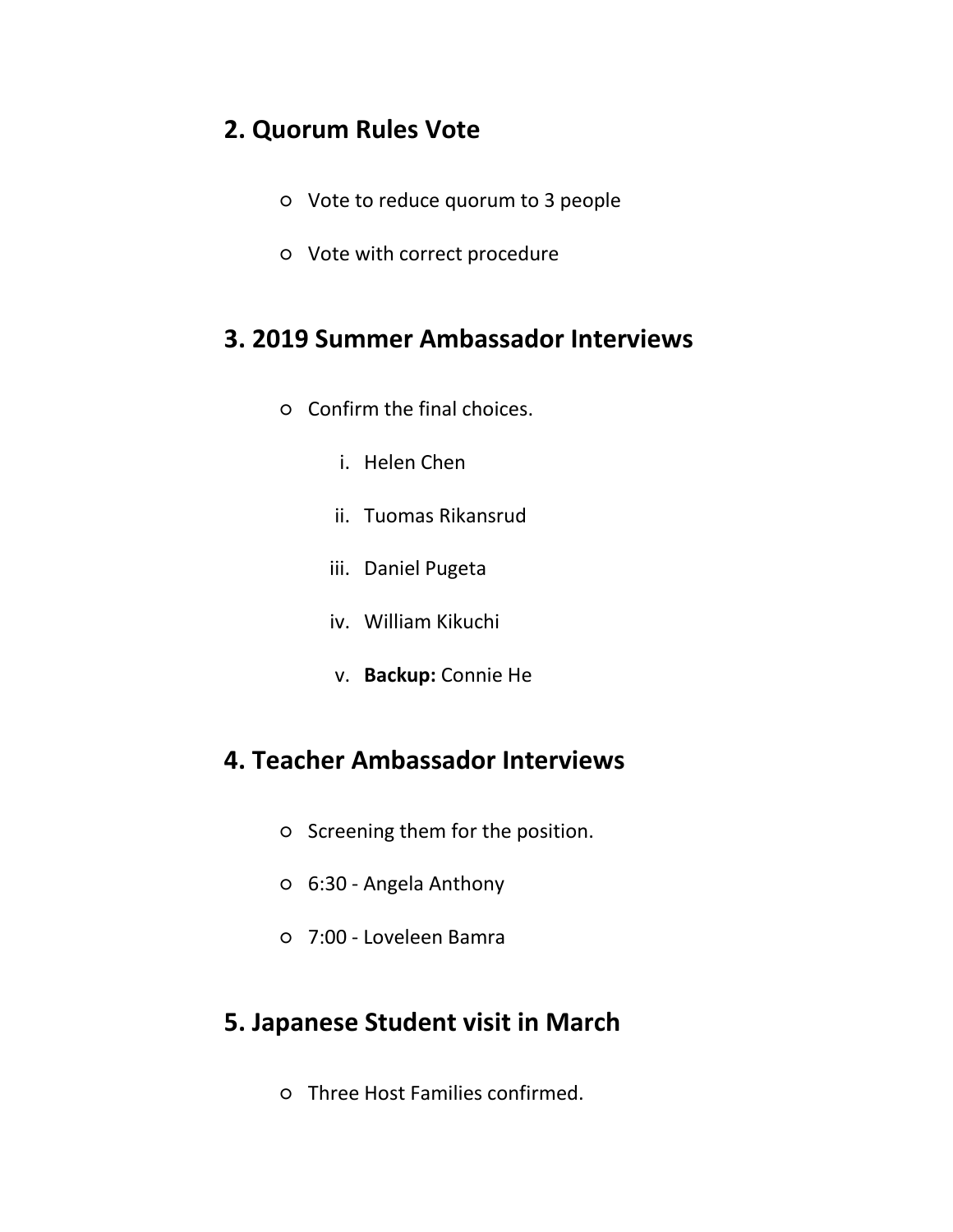- i. Any updates?
- 4 boys and 4 girls
- Eri Yamada (Female Teacher)
- Valerie Snider will host a male student
- Steve Pinto will host Takeo from March 21st to the 26th.
- Takeo not officially part of the ambassador group.
	- i. Takeo would like to meet with us to discuss the

following topics:

1. Richmond Summer Ambassadors visit to

Shimada this year.

2. Adding a subsidiary (assistant) member to

future Shimada delegations.

○ Review the schedule proposed by Evan

VI) Good of the Order/Adjournment